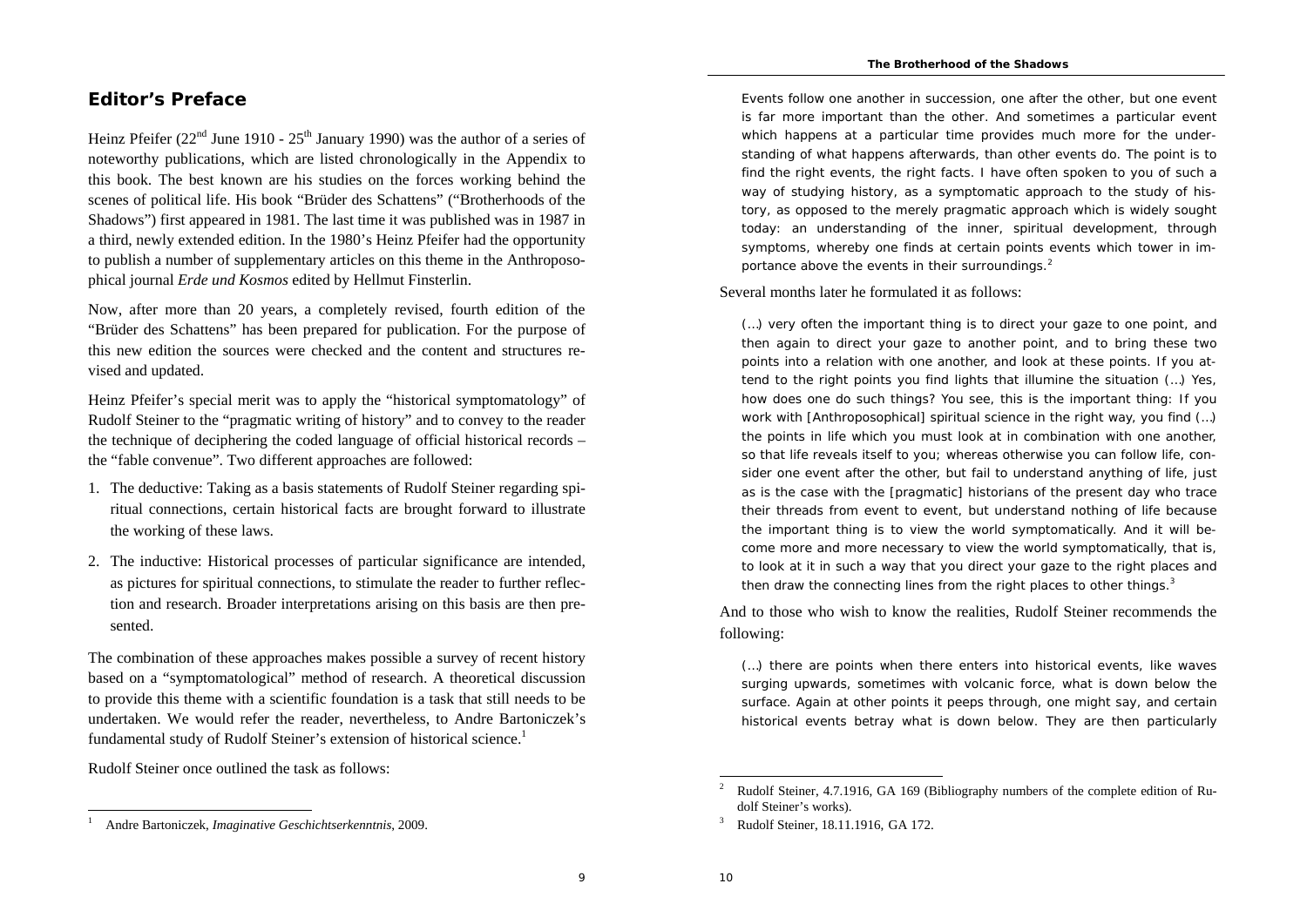characteristic as symptoms, whereby, as one is looking at the symptomatic fact, one must to a very high degree look past the outer appearances.<sup>4</sup>

Heinz Pfeifer tried in this way to point out symptomatic elements in history and politics. His aim was not to look for "wicked people", but to indicate goals, methods and the multiplicity of the networks and their interconnections, and in particular the spiritual-occult background of political manoeuvrings. Against the circles that can be termed "Brotherhoods of the Shadows" resistance on the level of consciousness is necessary. Wakeful and insightful individuals fulfil through their cognitive efforts a corrective or healing function as a contribution to the goals of mankind's evolution.

The subject in its full scope is complex and many-layered. It includes not just politics and history, but also economic, scientific and financial practices and relations, questions of geopolitics, ethnology and national psychology, the manipulation of the whole of civilized humanity with the help of ideologies and half-truths and untruth disseminated on a daily basis etc. By way of an example our aim here is to indicate the methods underlying the machinations of the "Brotherhoods of the Shadows", which should make possible an in-depth understanding even for the unprepared reader. For the further study of individual themes we recommend the literature mentioned throughout the book.

The Editor

# **I. Shadows over Humanity**

*If nothing but the outer materialistic impulses work in the world and in human heads and human hearts (...) then (…) the entire civilized earth will be gradually enveloped in terrible chains of slavery and never know joy again*. Rudolf Steiner.<sup>1</sup>

Humanity as a whole now stands at the end of the first part of an attack, launched in two stages, of those counter-forces which are using economic power in the striving to set up a world government. "The endeavour of the Ahrimanic powers", so Rudolf Steiner said, "is to bring the earth to a state of total rigid $itv$ ".<sup>2</sup>

The first stage of the attack is nearing completion. Materialism, a hardening process, has already been victorious, has densified the earth and almost shut it off, as if with a thick plate of armour, from the instreaming of the heavenly forces of light. The decisive diabolical attack on what remains of spirituality and the centres for its cultivation is still to come.

The second wave of the attack culminates in the appearance of the Antichrist. His name is secretly coded in the Apocalypse.<sup>3</sup> Rudolf Steiner describes the powers of darkness as hierarchical spiritual beings at different stages of development.4 The Antichrist (Sorat) is the most powerful of the adversaries. Since the beginning of the Christian era, particularly strong inworkings of this being have taken place in a rhythm of around 666 years. In the  $7<sup>th</sup>$  century he gave the impulse for the Academy of Gondishapur<sup>5</sup> and in the  $13<sup>th</sup>$  century for the destruction of the Order of the Knights Templar. The influence shows itself in an increasing materialism in human life, on all levels, and especially in the fact that human beings are prevented from coming to an understanding of the Cosmic Christ. In this way an earthly world disconnected from the spiritual cosmos is to be created. The adversary of the Christ attempts to penetrate unnoticed

 $1$ 

<sup>4</sup> Rudolf Steiner, 18.10.1918, GA 185.

<sup>1</sup> Rudolf Steiner, 31.12.1918, GA 187.

<sup>2</sup> Rudolf Steiner, 15.11.1919, GA 191.

Revelation 13,18. The value of the letters written in Hebrew – read from right to left – is: Taw = 400, Resch = 200, Waw = 6, Samech =  $60 = 666$ , Adding the vowels to the consonants we obtain the name of the Sun demon: Sorat. See also Rudolf Steiner, 22.4.1907, GA 104a and 27.4.1907, GA 96.

<sup>4</sup> Rudolf Steiner, GA 110 and GA 136. – The angelic Hierarchies were described in the <sup>5</sup>th/6th century by Dionysius Areopagita in *the Hierarchies of the Angels and the Church.*

<sup>5</sup> Rudolf Steiner, 16.10.1918, GA 182 and 12.10.1918, GA 184.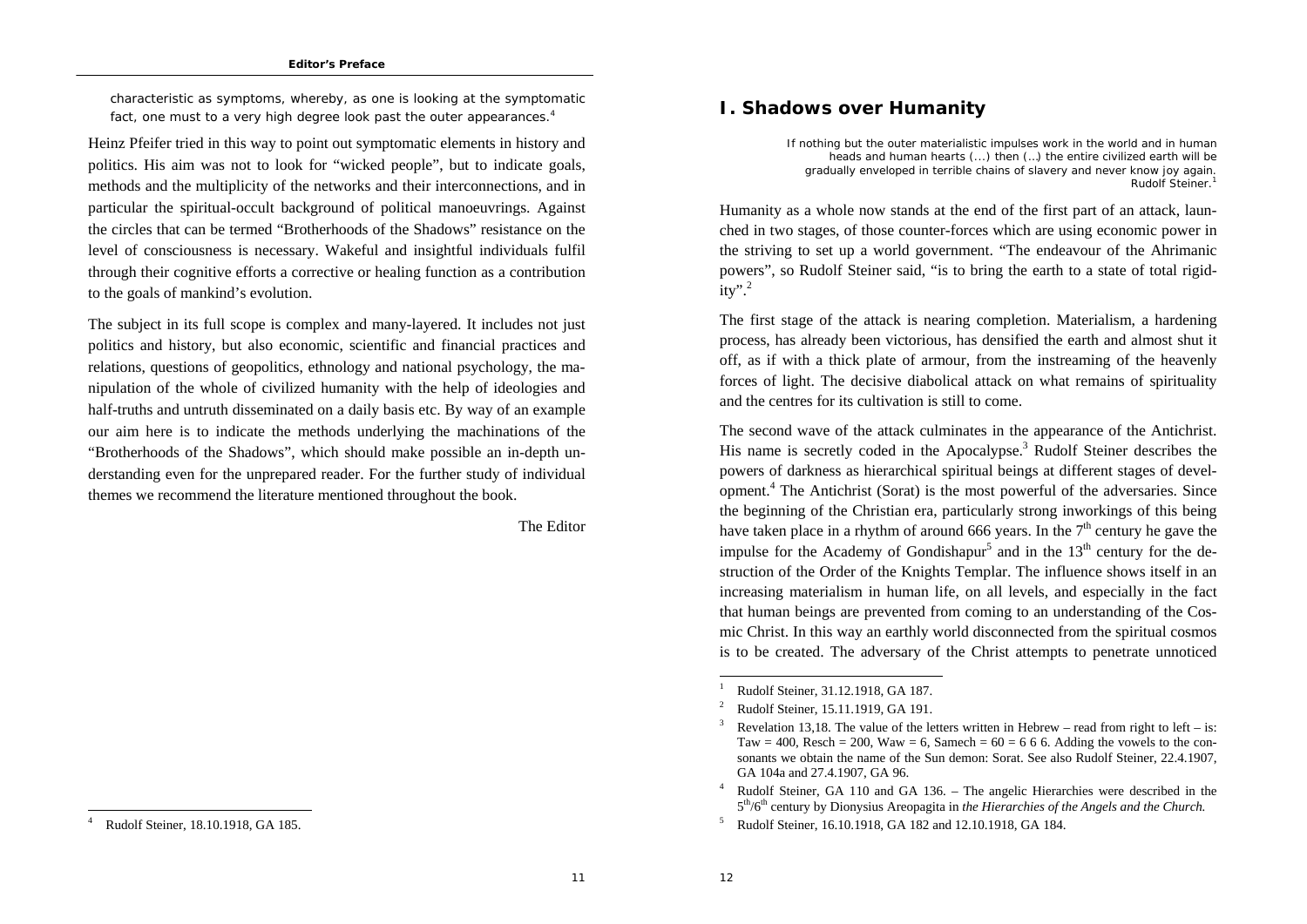into human consciousnesses in order to bring about confusion and disorder. Everything spiritual in a positive sense  $-$  in that it is healthy and in keeping with the needs of the time  $-$  is to be suppressed. To achieve this, Sorat makes use of those circles of human beings which can be described as "Brotherhoods of the Shadows".<sup>6</sup>

The spiritual science of Rudolf Steiner is the impulse that reaches sufficiently deeply to overcome the crisis of the present cycle and lead humanity into a new period. Even as much around us is in a state of deccline and the meaning of words and signs is no longer clear, the statements of Rudolf Steiner, as aids to our understanding, can train our consciousness and work to healing effect. It is important to know these background facts and connections, as it will be of decisive significance at the end of our cycle, the epoch of the consciousness-soul,<sup>7</sup> to see through the veils that conceal the truth from us.

The catastrophes and the suffering also have positive and constructive aspects. Through the shocks which the soul experiences, a certain loosening of the higher bodies occurs, enabling change to take place in the thought and lifeprocesses of human beings. Certain individuals attain in this way a new spiritual depth. Just as the call stood before those about to enter the Greek temples: "Change your way of thinking" (metanoiete), so does it seem to stand, written in spiritual letters, before many people today.

In order that, on the one hand, what is good and right can come about, the possibility must be given to err from the right path and for poison to have its effect (…) In order that the individual can come to such a spiritual life, the counter-image must be present: the corresponding possibility of erring from it onto the path of grey or black magic. It is not possible otherwise. Just as you as a human being cannot hold yourself if you do not have the earth beneath you to provide you with firm ground to stand on, so there can be no pursuit of the light-filled spiritual life without the resistance that has to be permitted, without the possibility of resistance expressly for life's higher spiritual levels.<sup>8</sup>

Thus everything is leading inexorably towards a mighty battle in the spirit. We are living in a time that is shaken by crises and is telling us to wake up at last! And yet this Apocalyptic age is *not* heralding the end of humanity. The convulsions are there to break open the doors that were bolted shut in the Gabrielic age<sup>9</sup> and have since then allowed us no access to the spiritual world. The Archangel Gabriel as the spirit of the preceding epoch prepared, developed and transformed the brains of human beings so that they are now able to receive the higher science, which is to, and must come into the world under the present Spirit of the age, Michael. $10$ 

Now the time has come, to burst the chains through which humanity was bound to the earthly realm. This Apocalyptic element – in the sense represented by John the Evangelist – is unleashed by the good angels who work for the benefit of mankind. Even if it is not easy to understand: in these catastrophes the spiritual world comes closer again to us human beings and shakes us out of our sleep. In us and around us a battle of growing intensity is taking place in the spiritual. But our human consciousness gains through this ever more strength and mobility, enabling it to perceive and experience this approach of the spiritual world. Here the impulse of Michael becomes effective. The living knowledge of these connections prevents fear from taking over and paralysing us. For, fears darken the human soul and shut the human being off from the inworking of the light-filled cosmic forces.

Wakeful contemporaries are developing a picture of the powers that are hostile to man, and whose working will be described in this book. We will give an account of historical events and, operating in the background, the "Circles of the Left", as they are known in occultism. Such a description of hidden forces working behind the outer scene of world history will be met with prejudicial judgements. The facts presented will be rejected and dismissed as misrepresentations by those with standardized opinions. Their tendency is to dismiss accounts of these conspiratorial *practices* as wild phantasy or as conspiracy *theories*. The problem lies in an inadequate development of thinking: people live with empty words and slogans which do not permit rational reflection and cannot take account of the objective facts; in a world of inner representation that corresponds to "public [publicized] opinions" referred to by Nietzsche as "a

<sup>6</sup> Rudolf Steiner, 26.12.1916, GA 173b.

<sup>7</sup> According to Rudolf Steiner this period lasts for around 2000 years, beginning in the  $15<sup>th</sup>$  century.

<sup>8</sup> Rudolf Steiner, 1.1.1917, GA 173b.

<sup>9</sup> Rudolf Steiner, 22.11.1919, GA 194.

<sup>10</sup> Rudolf Steiner, 23.10.1907, GA 266/I.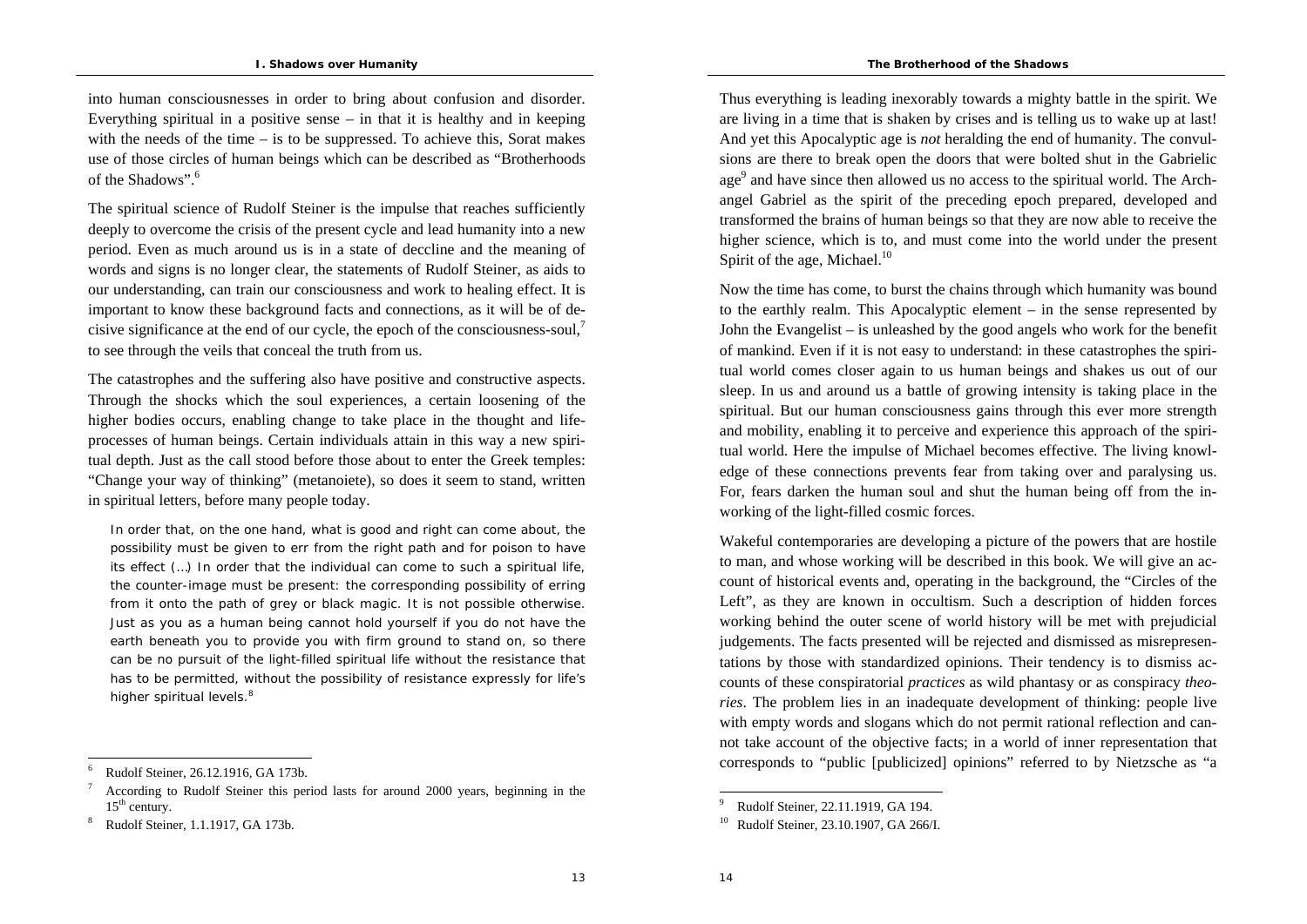soap bubble inflated by the press" or also "collective stupidity". To latch on to prevailing opinions meets a widespread need for comfort and convenience, also in one's thinking, and conceals the fear or powerlessness of those who belong to the general masses.

Gustave Le Bon defined this phenomenon in a few sentences:

The masses have never thirsted for truth. They turn away from the facts they dislike, and prefer to idolize error if it has succeeded in seducing them. Whoever knows how to deceive them, easily becomes their master; anyone who tries to enlighten them will always become their victim.<sup>11</sup>

The ease with which certain opinions become universal, is connected above all with the inability of most people to form an opinion of their own on the basis of their own particular conclusions.<sup>12</sup>

Pure and simple assertion with no reason or proof given is a sure way to instil an idea into the soul of the masses. The more categorical a statement, and the freer it is of proofs and evidence, the more awe it inspires.<sup>13</sup>

The masses only have opinions that have been instilled into them, and never rational ones.<sup>14</sup>

Belief in any brash or bold assertion is achieved through the fact that the human being of the masses lets opinions be instilled into him, and is glad to accept them without inquiring whether they are rational. Moreover, he does not wish to take the trouble to acquire the knowledge that would be necessary for the forming of an independent judgement. Joseph Pulitzer summed up the positive value of the press and the means intended to oppose it in the following wellmeant word of advice:

There is no crime, no sleight of hand, no trick, no swindle, no vice that does not depend on secrecy. Bring these secrets to the light of day, describe them, make them ridiculous before everybody's eyes. And sooner or later public opinion will send them packing. Making things known is perhaps not enough – but it is the only means without which all the others will fail<sup>15</sup>

## **"Those in the Dark can't be seen"**<sup>16</sup>

What sort of people are they, who make such efforts that are hostile to development? The dark powers, which can be called the "Brotherhoods of the Shadows", are very difficult to trace, as it is their fundamental principle to operate from hidden places. From there they try to work upon human passions and make use of the sensual forces in particular.<sup>17</sup> A constant battle is waged between the forces that serve the purification of the passions and those whose aim is to increase sensuality. One power is striving to spiritualize the Earth again, while the other, also known in occultism as the "power of the Left", wishes to densify the Earth ever further and conjure forth the illusion of a future earthly Paradise.<sup>18</sup>

A clearly well-informed author described the aims of the "black" Lodge as follows:

Always in times of peaceful development, political and economic turmoil, always in years and decades of noticeable change and transformation, there awakens in many people, more distinctly than in time of peaceful development, a felt recognition that the world and humanity are in the hands of a secret society which is pursuing its own egoistic aims. Without a thought, these powerful people sacrifice nations and continents to their aims, "make" war and peace, fortune and misfortune of mankind. These "secret rulers" of humanity are great magicians and managers, but their magic is as dark as their selfish aims and their managerism darkens the future of nations.<sup>19</sup>

The aims of the "Black" Lodge are alienation from God and from spirit and the shackling of human souls to the earth. This working is directed against human

<sup>11</sup> Gustave Le Bon, *Psychologie der Massen*, 1982, (1895), p. 78.

<sup>12</sup> Gustave Le Bon, *Psychologie der Massen*, 1982, (1895), p. 87.

<sup>13</sup> Gustave Le Bon, *Psychologie der Massen*, 1982, (1895), p. 89.

<sup>14</sup> Gustave Le Bon, *Psychologie der Massen*, 1982, (1895), p. 133.

<sup>15</sup> Perry Reisewitz, *Pressefreiheit unter Druck: Gefahren, Fälle, Hintergründe*, 2008, p. 43.

<sup>16</sup> There is no direct connection to the book of Johannes Mario Simmel, *Die im Dunkeln sieht man nicht* (1985), but chapter 16, p. 89-128 is worth reading.

<sup>17</sup> As an example one could mention tendencies in modern music. See also Fernando Salazar Bañol, *Die okkulte Seite des Rock*, 1993.

<sup>18</sup> Rudolf Steiner, 17.-18.10.1905, GA 93a.

<sup>19</sup> Ebernius, *Europa im Banne dunkler Gewalten … Magier, Manager und Massen. – Die Ziele der «schwarzen» Loge, Morgen/Neues Europa,* 15.9.1954, p. 5*.*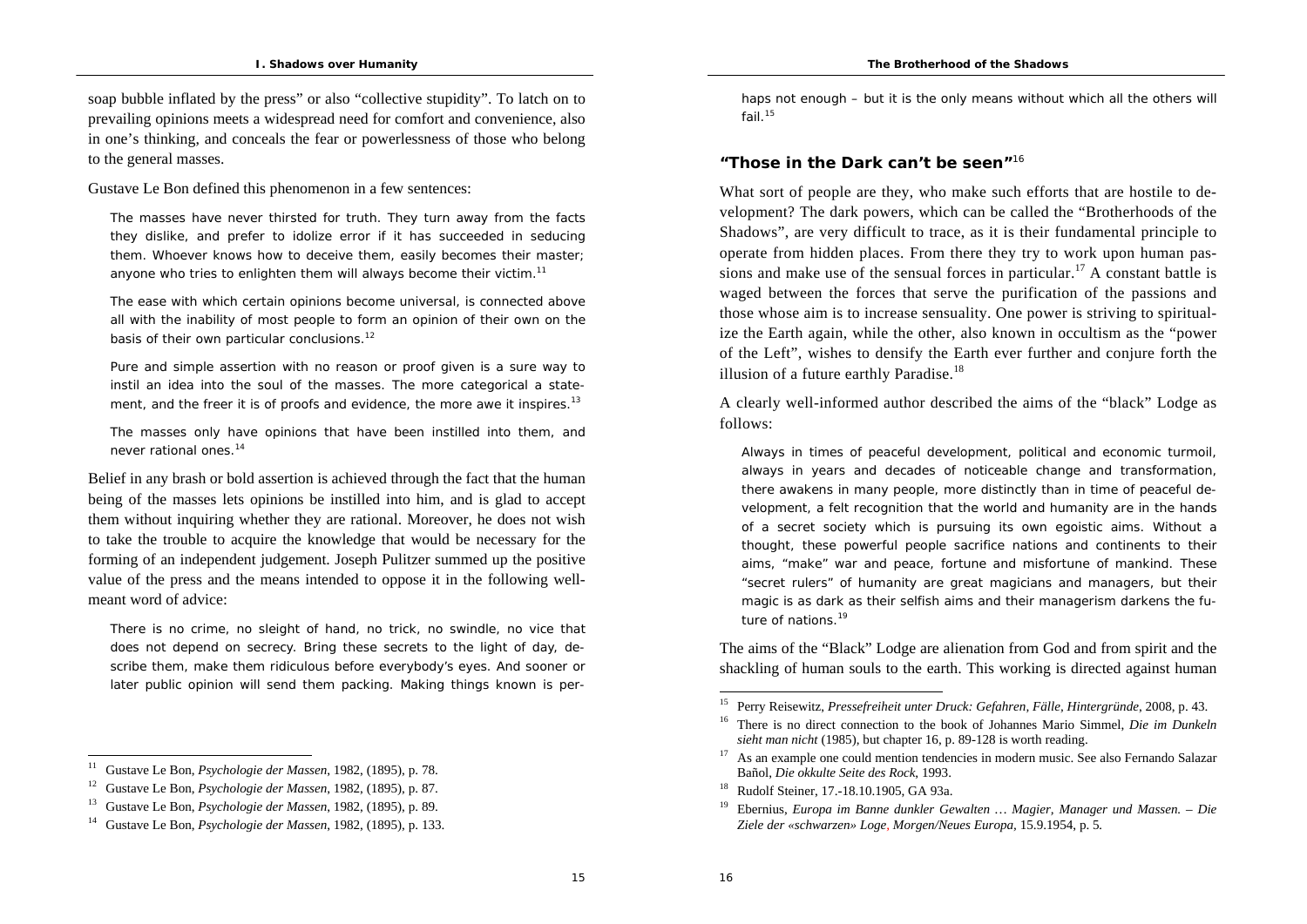evolution. The same aim is served by the programme suggested as early as 1903 by K. S. Mereshkovsky in his "Earthly Paradise": to administer the Earth as an industrial Trust<sup>20</sup>

In 1918 the German mystic Gustav Meyrink produced a manuscript which was published in 1921 under the title "The White Dominican". Clairvoyant in his foreknowledge, Meyrink lets a representative of the dark powers say the following in his book:

'From time immemorial there has lived on earth a circle of men which directs the fate of mankind (…) All great popular leaders are instruments in its hand, unless they were initiates of this circle. Our aim is to abolish the differences between poor and rich, between master and servant, wise and ignorant, the rulers and the oppressed, and to create out of the vale of tears called Earth a Paradise, a land in which the word "suffering" is unknown. The burden under which humanity groans is the cross of personality. The world-soul has been sundered into individual beings; this gave rise to disorder of all kinds. Out of the many to restore unity is our will (…). Therefore, we fathers of the Order have sent out streams of thought into the world, which seize hold of brains like wildfire in order to burn to ashes the megalomania of the doctrine of individualism  $-$  War of all for all!<sup>21</sup>

"Out of the many, one" is "E Pluribus Unum" in Latin, and is to be found, remarkably enough, on the one-dollar note. The theme of the earthly Paradise that is striven for, also appears again and again. Here, striving is to be directed entirely towards the earthly, material realm.

Meyrink's clairvoyant vision is now in process of realization before our eyes, in East and West. Orwell showed in his novel where the rulership of the "great, dark Ones" must lead. He gave a picture of their black Hierarchy.

Humanity today is in the hands of these dismal powers. One could also say: in the clutches of the "black Lodge", whose dominion, again in East and West, is only of this world. They wish to rob human beings of their self, they aim for the collective, for the massing together of humanity. Their "Paradise" is a great, wide pasture for a mindless flock, which they intend to shear of its wool.

It is entirely improbable that, in the case of this "black Lodge", we are dealing with what today we call an "organization". Its community rests, not upon written statutes, but on the spiritual aberration whose number is 666.

Standing over against them is the "white" Lodge. Its kingdom is not of this world and for this reason it sets up neither kingdoms nor great wealth. Its task is, not to direct humanity and thus deprive it of independence, but to accompany it through the depths of human wanderings on the paths of error. To knowledge of a better kind.<sup>22</sup>

### **Ceremonial Magic**

Certain Societies use solemn rituals which are based on customs originating in the distant past, and whose real meaning is kept secret by those who stand at the head of such Societies. For this reason, one can also speak of "secret Societies"; also, the ceremonies remain hidden from outsiders. Masonic Lodges are a suitable instrument for these secret Societies.<sup>23</sup> If, in such circumstances, groups of human beings are brought together, a community with great power, also on a spiritual level, comes into being. Those in the secret Societies who have knowledge can make use of these forces for the realization of their own intentions.

C. G. Harrison (b. 1855), who was familiar with occult secrets, pointed to certain rituals of ceremonial magic.<sup>24</sup> Through their use it is possible, by means of psychic influences, to restrict higher human capacities. This is called in occultism "the retardation of striving". In this way, in a kind of spiritual sleep, phantastic stories are conjured up, which are used by powerful, dark brotherhoods to manipulate people. An effective antidote is to become conscious of such processes.

In the western world such groupings are particularly widespread. They use certain ceremonies in order to affect the physical body. There is a special focus on the brain and spinal cord. The materialistic attitude of many of our contemporaries is enhanced in this way. When people join together in Lodges, or clubs and associations influenced by them, they can be used as instruments by the leading figures. These leaders have the power to guide their members towards certain goals that remain hidden from the world at large and also from the

<sup>20</sup> Konstantin S. Mereschkowskij, *Das irdische Paradies oder ein Winternachtstraum – Märchen aus dem 27. Jahrhundert*, 1997 (First printing 1903).

<sup>21</sup> Ebernius, *Europa im Banne dunkler Gewalten … Magier, Manager und Massen. – Die Ziele der «schwarzen» Loge, Morgen/Neues Europa,* 15.9.1954, Nr. 18, p. 5*.*

<sup>22</sup> Ebernius, *Europa im Banne dunkler Gewalten … Magier, Manager und Massen. – Die Ziele der «schwarzen» Loge, Morgen/Neues Europa,* 15.9.1954, No. 18, p. 5*.*

<sup>23</sup> Rudolf Steiner, 21.2.1920, GA 196.

<sup>24</sup> C. G. Harrison, *Das Transcendentale Weltenall*, 1897, p. 34.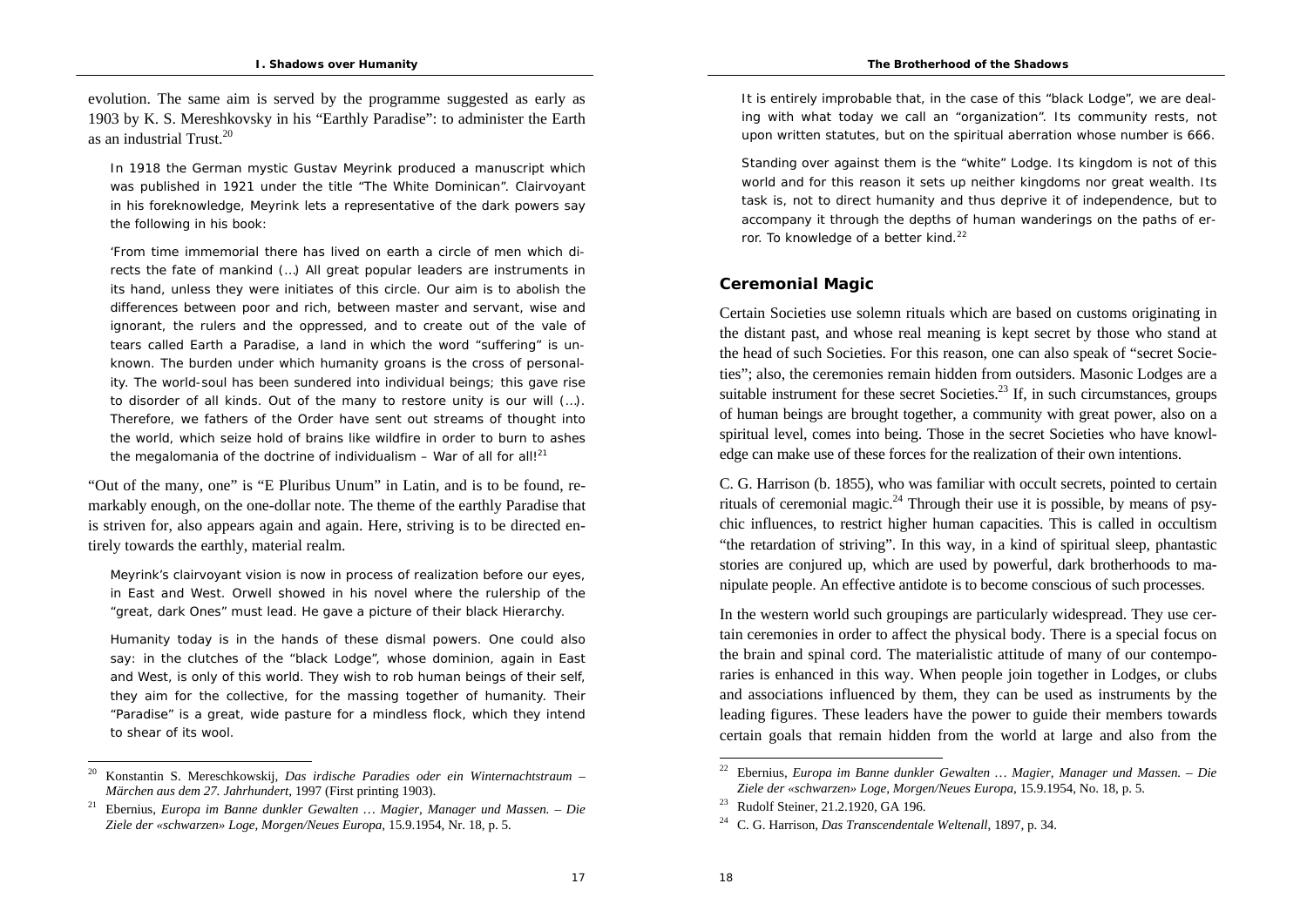lower degrees of the Lodge. Being raised to so-called higher degrees is, up to a certain level, just eyewash, which flatters the vanity of the personality thus promoted, and reinforces his egoism.

We owe to Rudolf Steiner many important indications regarding these secret ceremonial practices:

It is really the case that, in certain Lodges working with ancient ceremonies, the one who could understand what was going on said to himself: Here the soul of a human being is already present, who will only descend in the future to the earth. – Before the human being descends to the earth, this soul visits one such occult Lodge and on the feeling level there is an enormous amount that can be drawn from it. Just as the human soul hovered about the mummy, being still in bondage to the mummy, so to speak, similarly, the spirits of as yet unborn human beings hover around in occult Lodges as if in an existence that is lived out in advance. This does not come about through intellectual thoughts, as modern people have them in any case, they don't need them; but when they are in their occult Lodges in the right soul-mood, they receive messages from unborn human beings, from human beings who are still in their pre-earthly existence and who can now be present as a result of these ceremonies. And these human beings feel the spiritual world and can also speak out of the spiritual world.<sup>25</sup>

When people take part in meetings in which ceremonies take place which work in the way we have indicated, then:

(…) the possibility is created for the dead, together with other spirits, to work upon those who are caught up in a ring of the kind that is brought about by ceremonial magic. In this way, however, the materialism of our time can be, as it were, over-materialized. Imagine that a human being is materialistically-minded through and through, and this is true of a huge number of people in the West. Now this materialistic attitude is considerably intensified. Then he has the urge to exert an influence on the material world, not just while he is living in the physical body, but also after death. Such is his aim: When I die I want to have some sort of place through which I can work upon the living people I have left behind on the earth or who have been trained for my purposes. There are, indeed, in our time human beings whose materialistic urge is so strong that they strive for situations to be set up that will enable them to carry out certain things in the

<sup>25</sup> Rudolf Steiner, 4.9.1922, GA 216.

material world after their death. And the kind of instruments through which the human being secures for himself material control after death, are places for the practice of certain forms of ceremonial magic.

(…) imagine the following: A number of people have been brought together in a certain brotherhood. To begin with, these people know: others have gone ahead of us, who developed, to such a high degree, thoughts of power and domination, that their lives were not enough for them to be realized, and they therefore want to realize them after death. For these human beings we will create a circle, and through what we do by means of the ceremonial, magical rituals we perform, they work into our bodies. This gives us greater power (…) when we meet other, weak human beings who stand outside our societies (…) When we speak a word, when we deliver an address, these dead souls work through us because we are prepared by our involvement in the rituals of ceremonial magic.

It makes a big difference, whether a person is simply, one might say, standing honestly within the cultural process of our time, and then, from this honest position in the cultural process of our time, delivers a speech in Parliament or writes an article for a magazine, or whether a person is standing within circles of ceremonial magic, for in the latter case he is strengthened with the power-impulses of certain dead individuals. And if, with these impulses, he now delivers a parliamentary speech or writes an article for a journal, he works with much more powerful effect for what he wants to achieve, than if he did not have this in the background.<sup>26</sup>

If someone carries out his political-ideological tasks, strengthened by the impulses of these dead persons, he has at his disposal a suggestive power in his written and above all his spoken utterances, which causes his will-intentions and his aims to be taken up by the subconscious mind of his contemporaries. Thus, with this help from beyond the threshold he possesses magical powers to influence his fellow human beings.

But these people, who in this way have been drawn into super-materialism, strive to attain an Ahrimanic immortality, not, however in the Divine-spiritual but in the earthly-physical realm. For them …

… the Society which they have joined provides a certain guarantee that forces of theirs, which should actually live only until their physical death,

19

<sup>26</sup> Rudolf Steiner, 20.1.1917, GA 173c.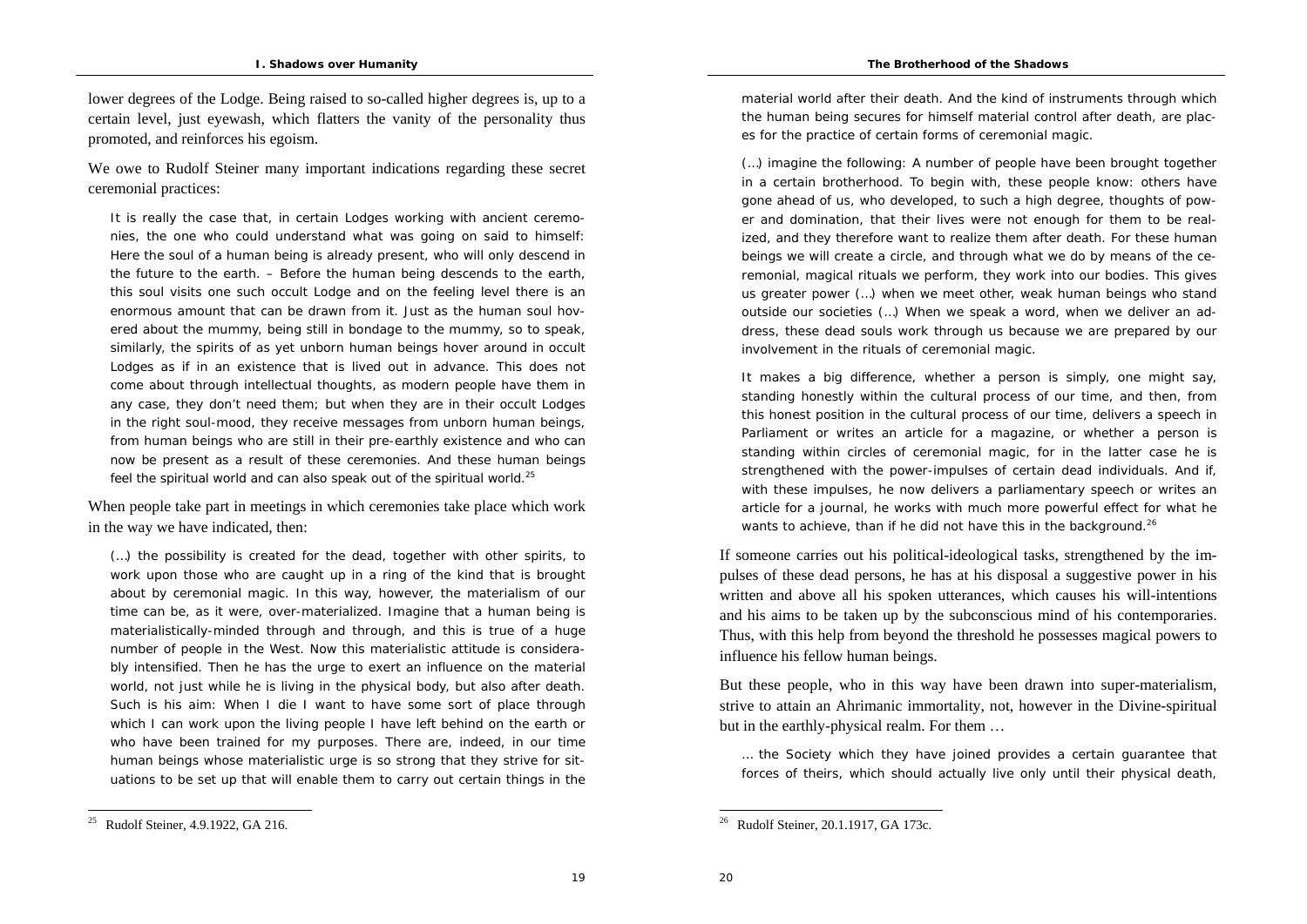live on after their death (…) Today there exist Societies which are – viewed spiritually, occultistically – "Insurance Societies for Ahrimanic immortality"!

And only if one understands how in such Societies the, so to speak, living testaments are conserved – not the testaments written while they were alive, but the living testaments, the forces that work after death, but ought not to do so – does one notice something of the magical power exercised by such Societies through the fact that they often imprint the stamp of truth onto falsehood. And it is a significant magical procedure to disseminate falsehood in the world in such a way that it has the semblance of truth, for, in this working of the false as something [seemingly] true there lies a tremendous force of evil. $27$ 

Invariably, only few people are familiar with these things, as such Societies are, as a rule, so organized that the ceremonial magic works upon the naive and unsuspecting, the many human beings with a need to enter into contact with the spiritual world by means of symbolic rituals. Such people can be received into the circle of ceremonial magic. A small number then join together, who use as instruments the others who have entered the circle. This danger exists in the case of all so-called occult Societies with higher degrees, whose aims always remain a secret for the lower degrees.

Thus the leaders of the secret Societies seek to activate by occult means the spiritual forces of their dead predecessors, who wish to continue working from the realm of the dead into the earthly in order to attain thereby a material immortality.

In this connection we must consider the question of the angels who stand in a relation to human beings. Every human being stands in a relation to his angel. However, since the Egypto-Chaldean time some of them have remained behind and become Ahrimanic. The participant in ceremonial magic also comes into a connection with these Angeloi, so we are told by Rudolf Steiner.

These retarded Angeloi play (…) a significant role in such occult Societies; there, they are important helpers and important guiding spirits. Thus there is much in such occult Societies that has the express aim of carrying over into the present an Egypto-Chaldean element in the old way. If it is not just hocus-pocus, which is the case with the merely so-called occult Societies, but if it really stands within the occult life, then it takes place under the influence of retarded beings from the hierarchy of the Angeloi, who play a leading role. Thus we have indicated those beings of the supersensible hierarchy closest to us, who are sought out by such Societies.<sup>28</sup>

### **Forms of Rulership**

The first historically recorded form of rulership is the theocracy in the Assyrian, Babylonian, Persian kingdoms and with the Pharaohs of Egypt. In these cultures the ruler was a God, and those who counselled him were regarded as human beings of Divine nature. The worldly realm was a Divine realm. To aid one's understanding it is helpful to familiarize oneself with the quite different consciousness of people in those times. For them, the difference between the physical and spiritual worlds was not so great as for people today. The ruler was a son of Heaven, who has appeared on earth. Wars therefore meant something different than in later times. Conquests served the morally justified aim of extending God's kingdom, and as religion in the sense of re-connecting was unknown, the peoples of conquered regions worshipped the new ruler as their new God. They "knew" that the intentions of the Gods are realized on earth.

Theocracy was replaced by kingly majesty, the bearers of which were human beings sent by God, appointed "by the grace of God", and by the side of the ruler stood the priesthood, also anointed "by the grace of God". The second imperialism begins to develop and the idea of the Church gradually emerges. It grows apparent in, for example, the character of the "Holy Roman Empire of German Nation" and began, in the true sense, with Charlemagne. The ruler receives through the anointing ceremony the right to exercise control over worldly affairs. He becomes Emperor. This view of things, which was anchored in the popular consciousness, finally came to an end with Napoleon 1<sup>st</sup>.

Parallel to what is in decline, the new emerges. The urge arises for freedom and self-determination of the nation and of the single individual. The seeds of this trend, which grows ever more universal, are to be found at the beginning of the modern age. It leads initially to parliamentarianism and to the at least formal abolition of the ruling Houses, or to their consignment to purely representative duties.<sup>29</sup>

 $2^{\cdot}$ 

<sup>27</sup> Rudolf Steiner, 20.1.1917, GA 173c.

<sup>28</sup> Rudolf Steiner, 20.1.1917, GA 173c.

<sup>29</sup> At the same time enormous influence is wielded by certain circles of the nobility. For example, the core of the Bilderberg group is descended from royalty.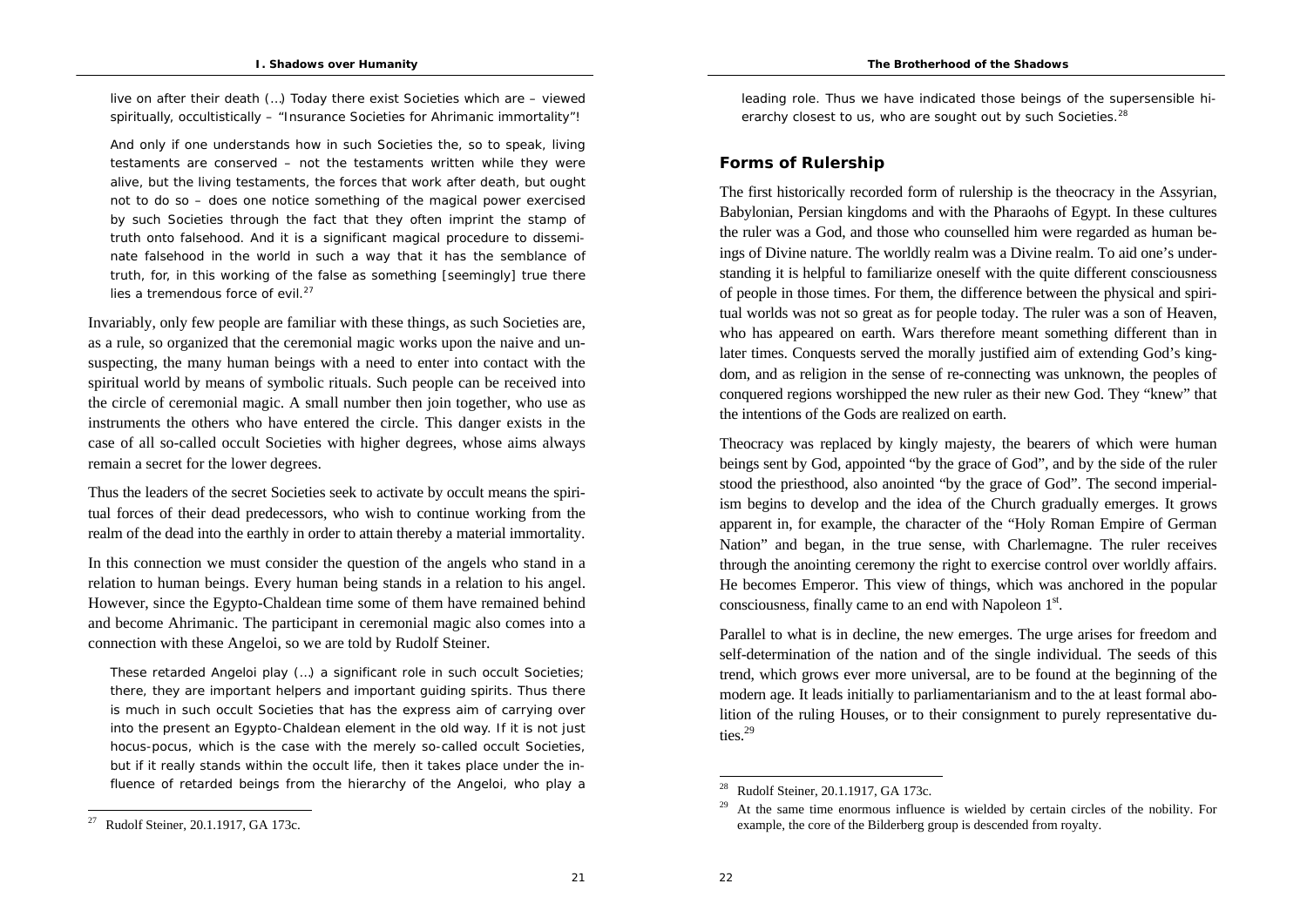The people are granted the "freedom" to choose by way of elections their representatives in the parliaments. If, in the eyes of human beings, the ruler in theocracy was still a kind of image of God, and in the imperial form of rulership a symbol for the inworking of the Divine, these conceptions turn into mere empty formulations in the parliaments. Imperialism in the real sense begins to form. It takes root in the  $17<sup>th</sup>$  century in the, particularly suited, English-speaking peoples and comes to expression in the  $19<sup>th</sup>$  century in colonialism. It is occult Societies working in the background, which we should understand as the impulse-givers for this independent economic life. The significance of such Societies has grown continually since the  $18<sup>th</sup>$  century. In the  $20<sup>th</sup>$  century they have been concentrating on the goal of economic world rulership, an economic imperialism.

Thus it is important to understand how, with the transition [to the fifth] from the fourth post-Atlantean period, where the life of commerce still stood under those impulses from the spiritual world – as is indicated in the story of Good Gerhard – the commercial element was drawn over into a different, occult, realm. This occult world is led by what are called the "Brothers of the Shadows", who preserve in a certain way basic principles of this or that kind. These people can, however, become extremely dangerous if these principles – as seen from their point of view – are betrayed.<sup>30</sup>

The political mechanism can also be viewed in a grotesque light, as Rudolf Steiner shows in a lecture:

Occultistic people, standing in the background, are often – forgive the expression – just "ones", nothing more than "ones", and this is of no great significance; they need something else – they need zeroes. Zeroes are not "ones"; but [if you add a zero to a one] you straight away get a ten. And if you add on still more zeroes – each zero is only a zero, but if the "one" is there somewhere, then you have got a lot, a thousand, for example, and if you hide the "one", then the zeroes are there [so it seems]; but the zeroes need only to be combined in the right way with the "ones", and you don't even need to know very much about the way they are combined with the "ones".<sup>31</sup>

The ones are therefore potentized in their effect by the zeroes. And Rudolf Steiner shows other aspects of such mechanisms:

(…) the things that are known in these circles flow over into reality. They also flow across into the instincts of those people who then stand in their place out in the world as the representative politicians, even though they may only be acting out of political instinct. (…) They only need to take up into their instincts that which lies in the direction of their forces. Such things really go on; this does happen.<sup>32</sup>

Who are, then, the "Brothers of the Shadows"? One could perhaps imagine them as something akin to high priests of the powers of darkness, as people with occult capacities who stand in connection with anti-Christian super-earthly powers, retarded and retarding beings. These beings are Angels that are called "evil" by us human beings, and work counter to the rightful course of the evolution of mankind. In the wider cosmic context they, too, have their justification and their working as so-called forces of opposition acquires a deeper meaning. Nevertheless, we human beings are faced again and again with the decision, in whose spirit we think, feel and act.

The "Brothers of the Shadows" inspire long-term strategies, which are taken up all too willingly by certain circles who wish to implement them. They cause their marionettes to dance on all levels of politics, culture, economy and finance. Elements that are employed to attract the outside world are an intellectual-materialistic mindset combined with a striving for power and money. Simple folk are distracted from these manoeuvres through being kept busy in the struggle for survival or, on the other hand, tranquillized with amusements.

But we would warn explicitly against oversimplification, apportionment of blame, scapegoating and generalizations, according to which now the Jews, now the Illuminati, now the Freemasons are the ones responsible for all the bad in the world. The truth is far more complex because these "streams" cited as examples consist of manifold groups with different interests. Élitist circles within these "streams" dominate, however, and claim to represent the whole. We wish here to present, as far as possible without prejudice and with no claim to exhaustiveness, some facts and connections.

A power élite consists of people who play varied roles. They are in a position, thanks to shared access to various levels of power  $-$  e.g. sanctions  $-$  to force through decisions that are favourable to them and have far-reaching effects.

23

<sup>30</sup> Rudolf Steiner, 26.12.1916, GA 173b.

<sup>31</sup> Rudolf Steiner, 17.12.1916, GA 173a.

<sup>32</sup> Rudolf Steiner, 1.12.1918, GA 186.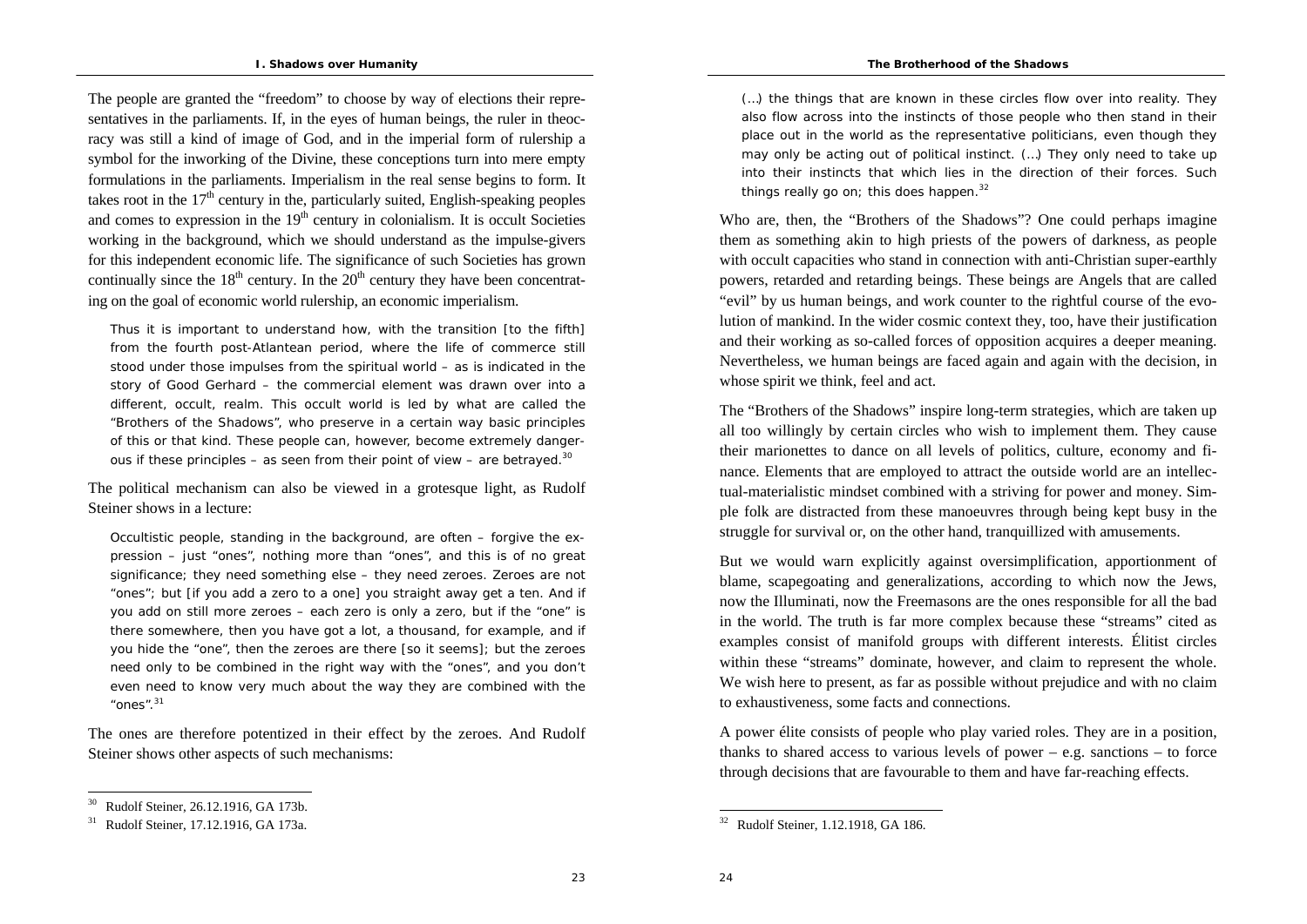But all forms of rulership or any exercise of power only works if there are people who can be used as its servants. The soul-disposition in such a Society has been described by a veteran of psychology, Erich Fromm:

The fact that people regard uniforms and titles as qualities that bestow authority is not something that happens entirely by itself. Those who wield authority and those who benefit from it have to convince people of this fiction and send to sleep their realistic, that is to say, critical thinking capacity. Every thinking person knows the methods of propaganda, methods through which the power of critical judgement is destroyed and the understanding is lulled to sleep until it bows to clichés which stupefy human beings because they rob them of the ability to trust their eyes and their power of judgement. This fiction, in which they believe, makes them blind to reality. $33$ 

The purpose of this book is to point to the activity of the "Brothers of the Shadows", who plan, not only to take control of the world's natural resources, but also to destroy the culture of Middle Europe. Rudolf Steiner said on 25.12.1919 that the intention is to "rain down onto humanity the death and the sickness of culture" and this "downpour" is "a gift of the Asuras, just as the lie is a gift of Ahriman and selfishness is a gift of Lucifer".<sup>34</sup> We could safely say that these three forces of opposition in evolution, Lucifer, Ahriman and the Asuras, reunite their most important servants in the "Brothers of the Shadows" and their henchmen.

On the previous day Rudolf Steiner had said that the actual victor in the hostilities of 1914-1918 was the Anglo-American impulse. And that this will carry in the future the responsibility for what happens to humanity. Rudolf Steiner explained further, that the German people had been crushed and would never be able to rise again, with the consequence that it would no longer bear the responsibility as a nation – as opposed to individual responsibility – for humanity's future. "External domination will be easy to acquire. It will be acquired by means of forces that are due to no effort or merit of one's own."<sup>35</sup> And on a later occasion Rudolf Steiner became still more concrete:

The Second World War, which has to develop between Asia and America and what lies between them, has to develop with absolute necessity, for underlying economic reasons. You hear, no doubt, how the call sounds forth from the lower layers of society: World revolution! This idea of world revolution, the only way of enveloping it in fog and mist will be to unleash the catastrophe of the Second World War. There is simply no alternative.<sup>36</sup>

Walter Lippmann spoke of the value of historiography and of the methods and goals of the psychological warfare waged against the German Reich. $^{37}$  Military occupation of the enemy state and the condemnation of the leading caste of the conquered nation in war-crime tribunals are, he said, the most important means to clinch the victory.

Of decisive importance in this connection is that the war propaganda of the victors should find entry into the history books of the conquered, and should be believed also by the next generation.<sup>38</sup> Although Lippman is referring to the Germans, if the truth were known, it is not only the Germans who are subject to this re-education, but practically every one of us. There is no room, therefore, for national resentment or racism. A thought-provoking quote from US President Harry S. Truman tells us: "History is always written by the victors."<sup>39</sup>

The Rockefeller Foundation donated money to the Council on Foreign Relations (CFR) so that it would commission Harvard Professor William Langer to write a "history" of the World War  $II - a$  fact revealed in an article by US historian Charles Austin Beard. In this way the Rockefeller Foundation and the CFR wanted to prevent "a repetition of what they call in the vernacular 'the debunking journalistic campaign following World War One'". Neither journalists nor any other persons should, once more, "examine too closely and criticize too freely the official propaganda and the official statements relative to our 'basic aims and activities' during World War II".<sup>40</sup>

We have to do with, not the *science* of history, but the *politics* of history. The latter is concerned, not with the recording of events from the past, but the writ-

<sup>33</sup> Erich Fromm / Rainer Funk, *Analytische Charaktertheorie*, 1980, p. 300.

<sup>34</sup> Rudolf Steiner, 15.12.1919, GA 194.

<sup>35</sup> Rudolf Steiner, 14.12.1919, GA 194.

<sup>36</sup> Rudolf Steiner, 2.1.1921, GA 338, only in the 1986 edition.

<sup>37</sup> Walter Lippmann (1889-1974) under President Woodrow Wilson head of the unofficial propaganda Ministry of the U.S.A., and from the 20's to the 50's of the last century one of the most influential journalists in the U.S.A.

<sup>38</sup> Hellmut Diwald, *Deutschland – was ist das?*, in Wolfgang Venohr (editor), *Ohne Deutschland geht es nicht*, 1985, p. 60.

<sup>39</sup> Hellmut Diwald, *Deutschland – was ist das?*, in Wolfgang Venohr (editor), *Ohne Deutschland geht es nicht*, 1985, p. 60.

<sup>40</sup> Charles A. Beard, *Who's to Write the History of the War?* In: *The Saturday Evening Post,*  4.10.1947, p. 172.